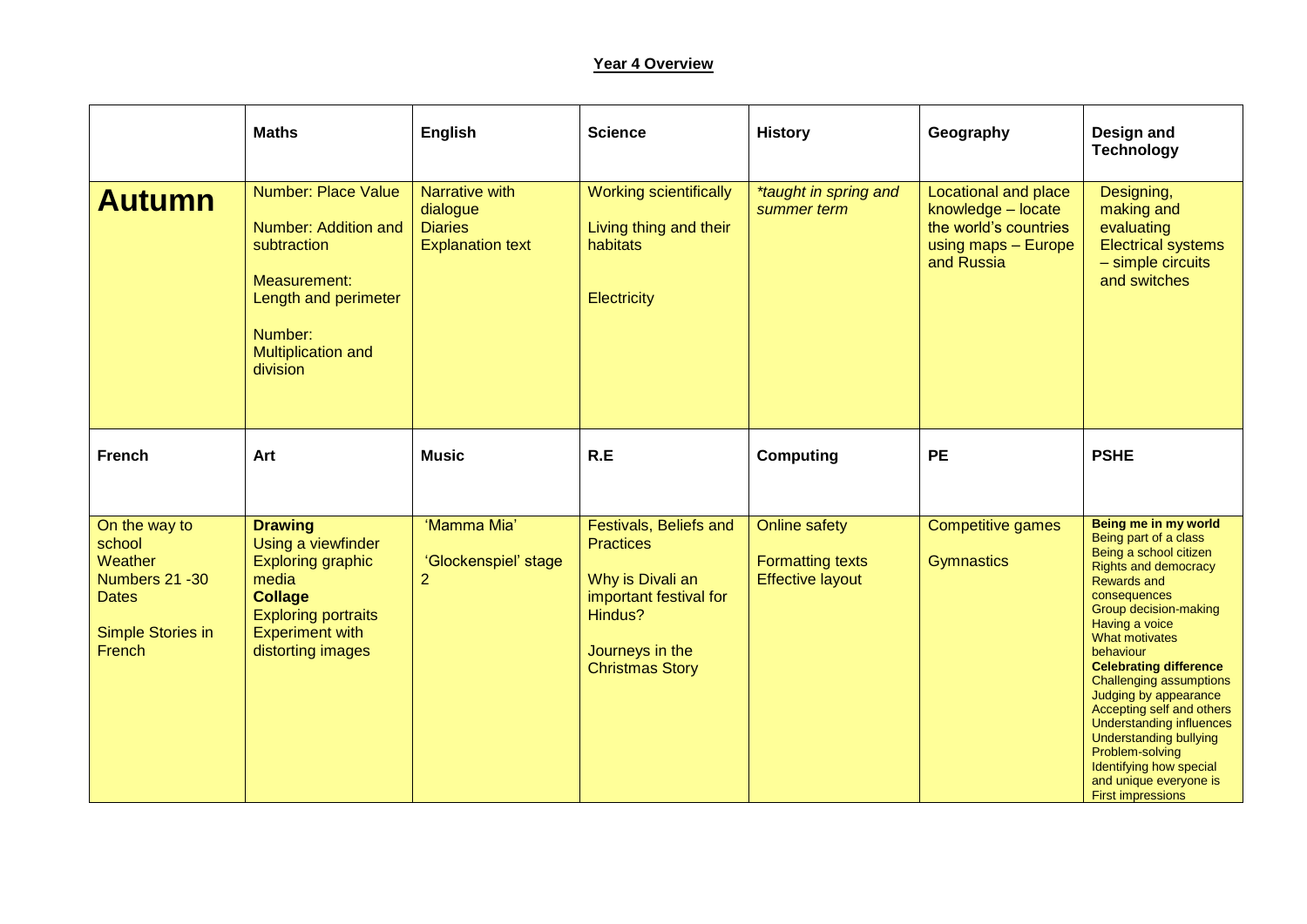| Year 4 Overview                                                   |                                                                                                                                                                                                   |                                                                                               |                                                                                                                                                           |                                                                                                                                                                            |                                                                 |                                                                                                                                                                                                                                                                                                                                                                                               |  |  |
|-------------------------------------------------------------------|---------------------------------------------------------------------------------------------------------------------------------------------------------------------------------------------------|-----------------------------------------------------------------------------------------------|-----------------------------------------------------------------------------------------------------------------------------------------------------------|----------------------------------------------------------------------------------------------------------------------------------------------------------------------------|-----------------------------------------------------------------|-----------------------------------------------------------------------------------------------------------------------------------------------------------------------------------------------------------------------------------------------------------------------------------------------------------------------------------------------------------------------------------------------|--|--|
|                                                                   | <b>Maths</b>                                                                                                                                                                                      | English                                                                                       | <b>Science</b>                                                                                                                                            | <b>History</b>                                                                                                                                                             | Geography                                                       | Design and<br><b>Technology</b>                                                                                                                                                                                                                                                                                                                                                               |  |  |
| <b>Spring</b>                                                     | Number:<br>Multiplication and<br>division<br><b>Measurement: Area</b><br><b>Number: Fractions</b><br>Number: Decimals                                                                             | Stories from other<br>cultures<br>Poetry<br>Myths and Legends<br>Non chronological<br>reports | Animals including<br>humans<br>Sound                                                                                                                      | Britain's settlements -<br>Vikings, Anglo<br>Saxons and Scots.<br><b>Visit Jarrow Hall</b><br>Anglo Saxon Farm<br>and Bede Museum                                          | Human and physical<br>geography-<br>settlements and land<br>use | *taught in Autumn<br><b>Term</b>                                                                                                                                                                                                                                                                                                                                                              |  |  |
| <b>French</b>                                                     | Art                                                                                                                                                                                               | <b>Music</b>                                                                                  | R.E                                                                                                                                                       | <b>Computing</b>                                                                                                                                                           | <b>PE</b>                                                       | <b>PSHE</b>                                                                                                                                                                                                                                                                                                                                                                                   |  |  |
| <b>Sporting Activities</b><br><b>Sports</b><br>Friends and family | <b>Painting</b><br>Construct and work<br>on multi-shaped and<br>textured surfaces.<br><b>Printing</b><br>Monoprints 1 and 2<br>Press print relief<br>blocks<br>Collographs<br>African printmaking | Stop!<br>Anti-bullying rap<br>Lean on Me:<br>Soul and Gospel                                  | <b>Islam - Muslims in</b><br>Britain and around<br>the world<br>Festivals, beliefs and<br>practices- Christianity<br>What actually<br>happened at Easter? | Simulation<br>Algorithms<br><b>Flowcharts</b><br>'We built this city'<br>Designing, debugging<br>and writing programs<br>to accomplish specific<br>goals<br>'Making Games' | Games<br>Dance                                                  | <b>Dreams and goals</b><br>Hopes and dreams<br>Overcoming<br>disappointment<br>Creating new, realistic<br>dreams<br>Achieving goals<br>Working in a group<br>Celebrating<br>contributions<br>Resilience<br>Positive attitudes<br><b>Healthy me</b><br><b>Healthier friendships</b><br>Group dynamics<br>Smoking<br>Alcohol<br>Assertiveness<br>Peer pressure<br>Celebrating inner<br>strength |  |  |